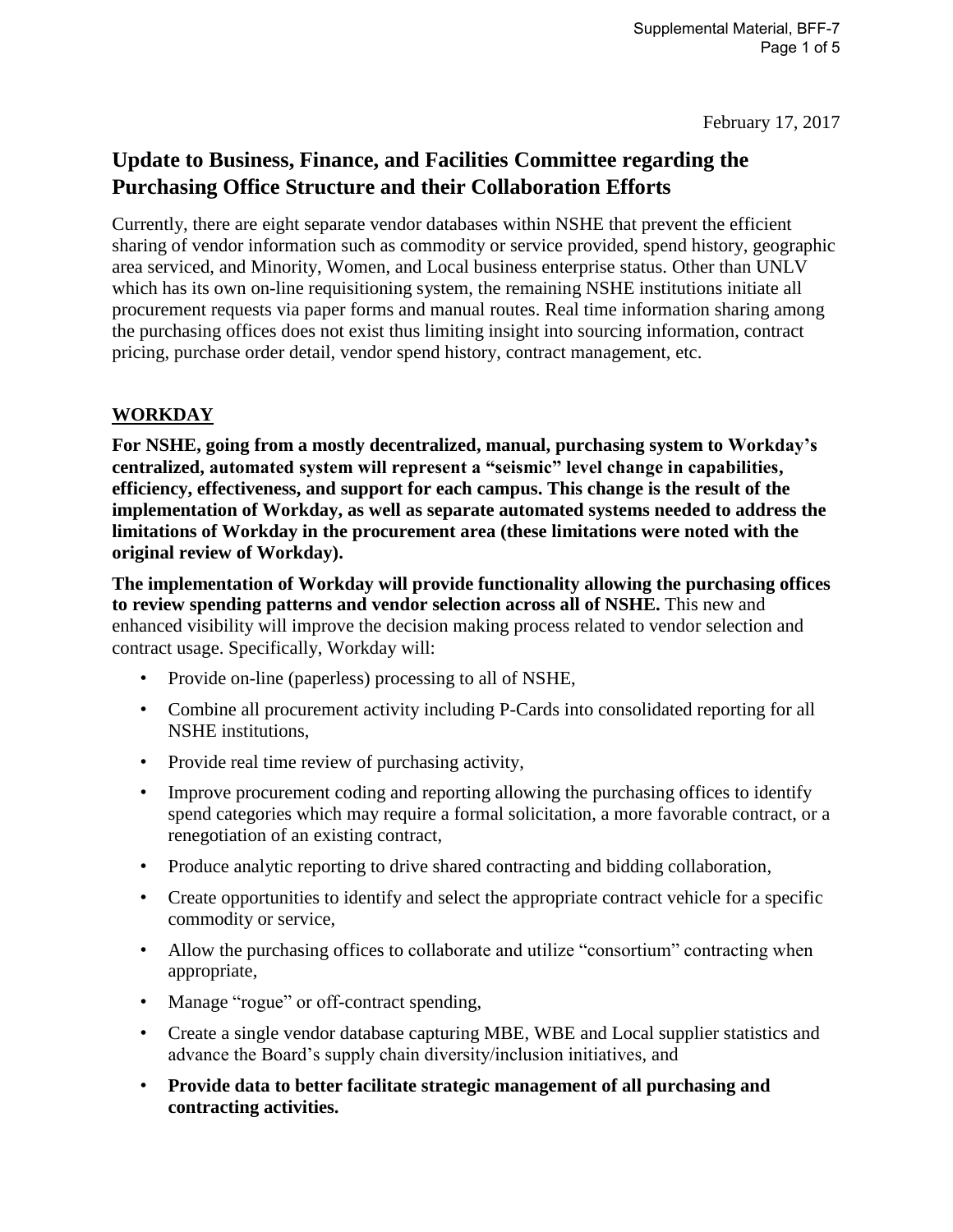#### **WORKDAY Limitations in Purchasing-Contracting and Solutions Identified**

As noted above, the initial review of Workday noted some limitations in the purchasingcontracting area and NSHE has always understood these (no system was perfect and had no limitations). While Workday will provide automated functionality to some purchasing processes, there are still major processes that are not currently and will not be available within Workday at the time we are scheduled to go into production. It is important that we address these concerns, to avoid limiting information gathering and data sharing. Sometime in the future, when/if Workday functionality in these areas are available, migration to those capabilities may be appropriate.

Workday's solution for formal, sealed solicitations (Bid and RFP) will not be available at Go Live and there is no scheduled release date. The current capability of Workday for RFQ's is limited to informal solicitations and does not have the capability to receive sealed solicitations. This limitation will prevent the procurement departments from using Workday as a repository for any formal solicitations. As a result, the purchasing departments would have to continue to utilize paper based methods for their formal, sealed solicitations. This creates significant challenges for all solicitations, but especially the hoped-for collective bidding. Noting this gap, an exception was requested to allow for the purchase of a third party solution and this exception was recently approved.

We have been given approval by NSHE to move forward with purchasing the IonWave, an online, bidding program whereby all purchasing offices will be able to electronically send requests for goods/services, receive responses, and evaluate bids. The system is currently used by 13 government agencies in the state of Nevada under the title of NGEM, the Nevada Government E-Marketplace. This system automates the creation of bid documents, provides email notices to be sent to suppliers, accepts and stores the suppliers' responses securely until the date and time set for public opening, and automates the majority of functions used to score and evaluate the proposals. An added bonus to joining NGEM, is the fact that our offices are not only able to better manage our internal solicitations and pool our requirements, but now we will have access to current state-wide solicitations other NGEM agencies issue that may be of benefit to us. This program will make our bidding processes much more efficient and effective than the current separate, manual processes. The joinder contract for IonWave is being negotiated and we anticipate being able to schedule implementation and training shortly. At some future date, when Workday has an adequate product, NSHE will look to move in that direction.

As previously mentioned, we currently have eight separate vendor data bases. Once we move to Workday there will be one set of supplier records used by all. Unfortunately, Workday's current on-boarding process for establishing vendor records is manual, and would need to be input by NSHE staff. Workday has committed to provide an on-line supplier registration system but it will not be available for NSHE's go live. In order to address this serious shortcoming, NSHE will make use of an existing system. Some years ago, UNLV's Purchasing office developed and uses an automated, self-service, supplier registration system (SREG) that eliminates the manual input of information from paper forms. Suppliers access the supplier portal to input (and update) their own information electronically, thus placing the burden of accuracy on the supplier.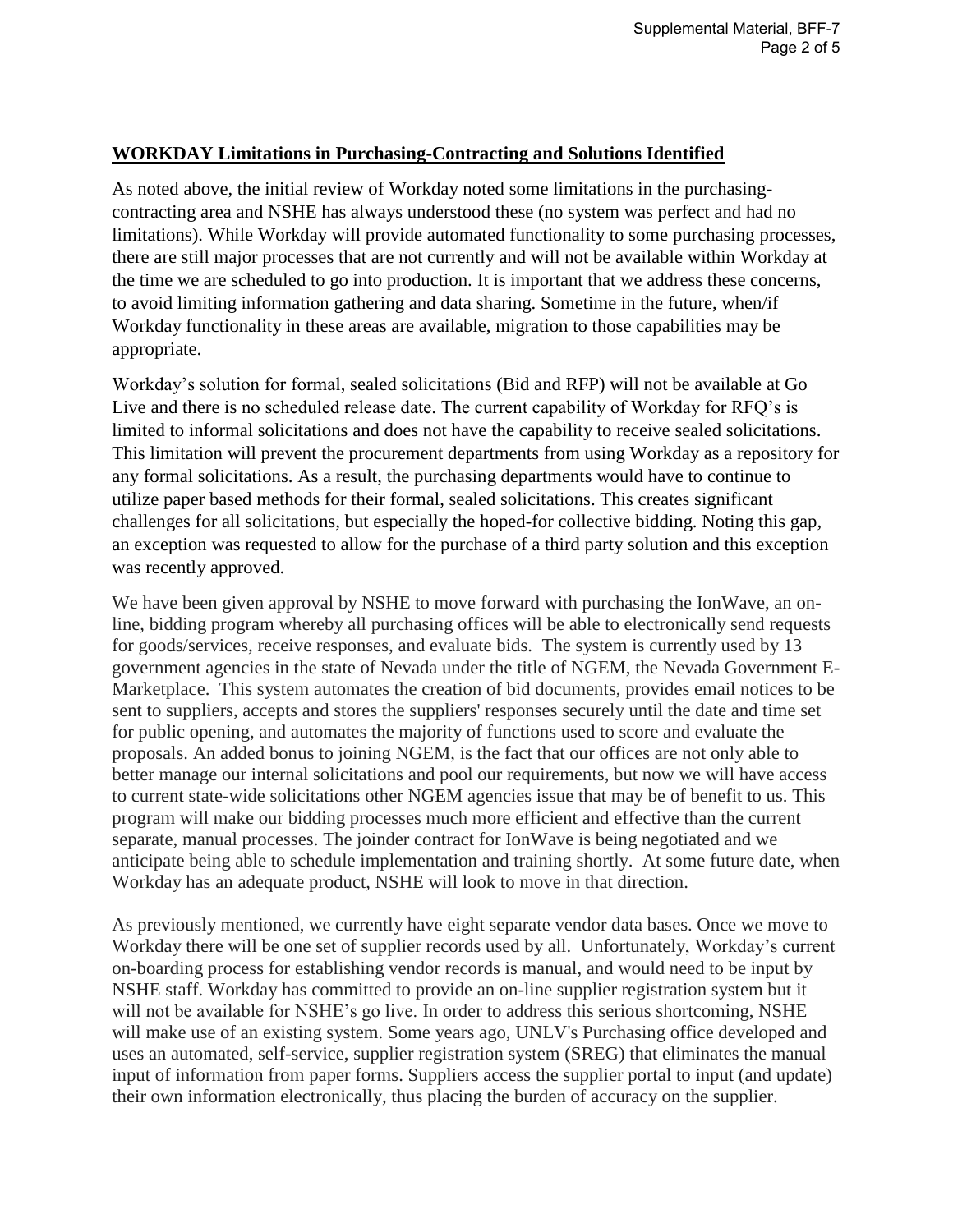Purchasing and Accounting staff review and accept the applications on line and they are electronically imported into the purchasing and finance systems. The purchasing directors are working together with the project team to expand that system for use by all of NSHE. This system will remain in-place until Workday has functionality for on-boarding suppliers. Work on expanding this self-service, supplier registration system for all of NSHE is going well and is expected to be available well before implementation of Workday.

#### **ROLES OF PURCHASING DEPARTMENT POST GO LIVE**

The Workday implementation (which is now slated to go-live in October 2017) will standardize all business processes and major policies for all of NSHE. This is a major benefit in supporting the "shared services" goal and gives additional flexibility in options to best approach an organizational structure to deliver these services. It is difficult to make sound decisions without good solid data which will come with the implementation and use of Workday and associated support systems.

## **CURRENT COLLABORATIVE ACTIVITIES**

### **Specialized Purchases (Approximately two thirds of NSHE Total Spend)**

Requirements for one-off, specialized, and/or high-dollar purchases such as construction, laboratory, medical, and research equipment, animals, university or college specific purchases (e.g. advertising and special events) are addressed by the local purchasing office and do not lend themselves to collaborative endeavors. Another area falling into this group requiring local involvement is manufacturer-specific and/or unique scientific/medical equipment required by scientific and medical researchers and practitioners. Federal procurement laws and regulations require hands-on review of purchases to ensure NSHE institutions operate within policies and are able to pass Federal audits. Additionally, a recent change in NRS 338 impacts the manner in which NSHE institutions process construction related solicitations. Prior to these changes to NRS 338, we were able to utilize one of the most efficient/effective process of issuing solicitations for "on-call" types of services for construction projects. These included contracts for General Contractors as well as specialty crafts e.g. electricians, painters, flooring contractors. This one set of changes to our governing policies has had a major impact on productivity in Purchasing. We must now issue and award individual formal solicitations for these projects. This has significantly increased the time it takes to start our projects. The process we had in place was efficient for us and one the contracting community supported as fair to them.

#### **Commodity Purchases (Approximately one third of Total Spend)**

Generally, commodity purchases provide a better opportunity to aggregate requirements across institutions than services. Commodities such as cleaning supplies, industrial supplies, electrical supplies, HVAC parts, information technology hardware and peripherals, and many others have represented an opportunity to consolidate our purchases.

All three NSHE Purchasing offices have utilized several national consortium contracts. These includes the contracts of the National Association of State Procurement Officials (NASPO) for our Apple, Dell, HP IBM and Lenovo computer related items.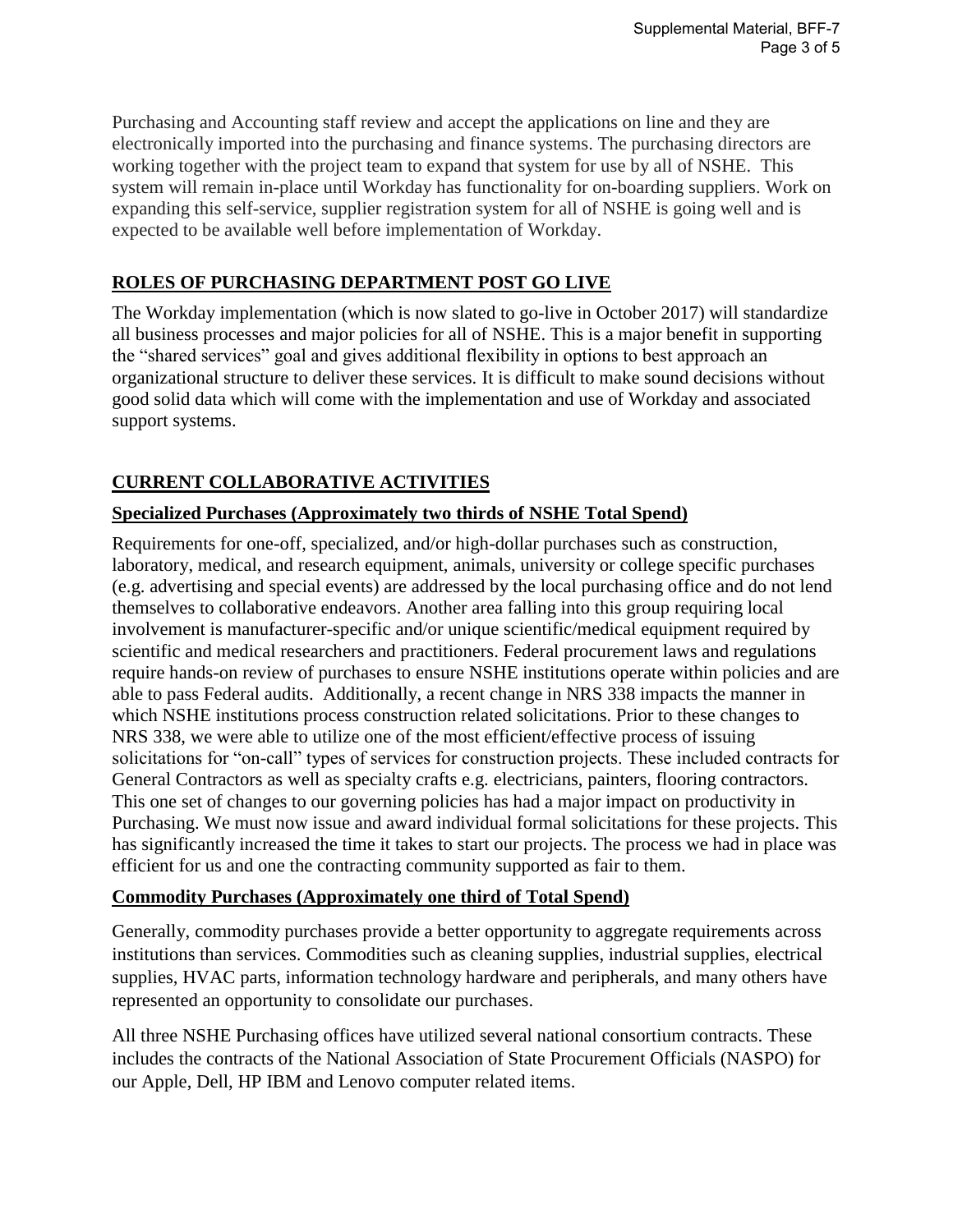All offices have utilized several consortium contracts for groups of items that are available from multiple suppliers. These include furniture, industrial items, and many lab supplies. Utilizing multiple contracts allow for better selections of items for all the institutions where one model or brand may not work for everyone.

UNLV and NSC have utilized the contracts of local government agencies and the Clark County School District for security cameras and equipment, air filter supplies, electrical supplies and fleet fuel. (These items are better negotiated with our local agencies due to their larger volume advantages than we could get even if we grouped the entire purchasing volume of our NSHE.).

UNLV issues a solicitation for temporary staffing services and includes CSN, NSC, as well as the requirements of Clark County, Las Vegas Metropolitan Police, and the City of Las Vegas. Pooling with regional agencies for some services results in a better pricing structure for institutions rather than trying to negotiate a system wide contract where pricing is not favorable for all parties.

A partial list of solicitations issued by one of the three purchasing offices (BCN, BCS, and CSN) for use by others within our system are:

- UNLV, CSN, and NSC combined requirements for a joint solicitation for office supplies the results of which was a contract with OfficeMax/Office Depot providing improved pricing and service. (Utilizing a "core list" of items specific to the institutions)
- UNLV issued a solicitation for janitorial services for UNLV and NSC.
- UNLV issued a solicitation for armored car services for use by the southern institutions which allowed for a better contract than utilizing a joint contract other local agencies were using due to the service requirements of the campuses.
- CSN and Truckee Meadows Community College (TMCC) released a joint solicitation for the hiring of a consultant to review salary and compensation for professional faculty.
- UNR, UNLV, and CSN are leveraging a contract for a document imaging and management system.
- NSC is "piggybacking" CSN's solid waste management services contract and the financial aid call center contract.
- BCN has a multi-institution agreement for multi-function copiers, and this has been in effect for over ten years.
- There is a BCN-wide discount agreement with Dell, and this has been in effect for over ten years.
- CSN and TMCC joined together to release a RFP for a constituent relationship management (CRM) system

The purchasing offices of NSHE have participated in collaborative purchasing methods for several years. This is extremely common in purchasing offices. Implementing a unified Workday system will allow for more formalized standard procedures ensuring we are capable of accurate data analysis to assist in even more formal collaborative opportunities. As professionals, we benchmark and consult with our peers (within NSHE, with other agencies within Nevada, and other schools of higher education and other governmental agencies). It is common practice for